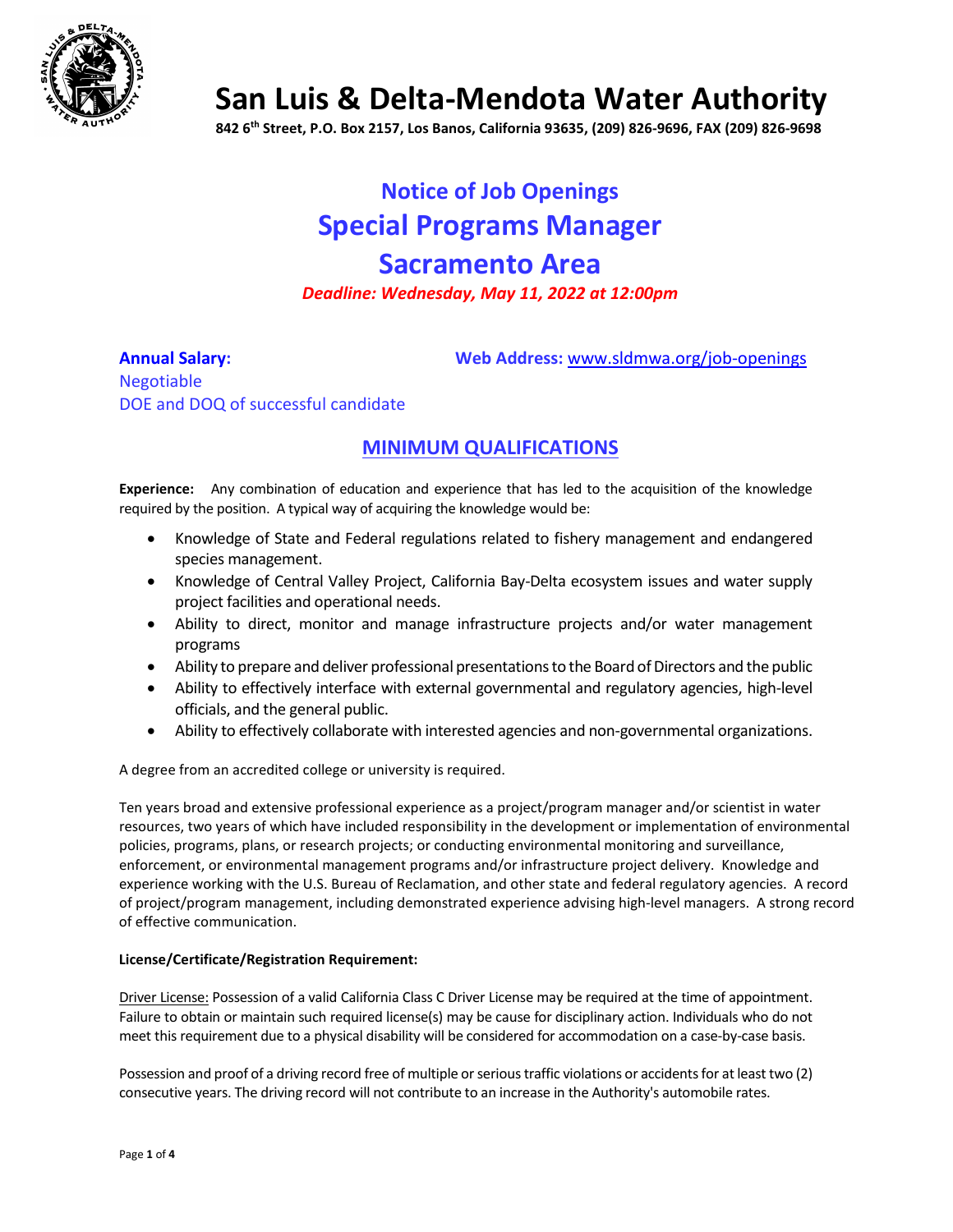**Abbreviated Job Description:** Under administrative direction of the Water Policy Director, the Special Programs Manager is responsible for guiding, promoting and managing the Authority's science activities and other special projects and programs as assigned. The Authority's 2019 Strategic Plan identified a Goal to "Increase Scientific and Technical Credibility and Expertise" – the implementation of which is a key component of this position's responsibilities. The Special Programs Manager will provide guidance and management of the Authority's science activities, including direct management of research, as well as engagement in the Delta Science enterprise including management of fish species, water supply, and water reliability associated with the management, regulation, and operation of the Central Valley Project. Additionally, the work of the Special Programs Manager will include Project and Program Management for key Authority programs, as assigned. The Special Programs Manager will be responsible for planning and overseeing Authority projects and programs, and be dedicated to application of sound science and communication of information to federal, state and local agencies and other pertinent interests, including the public. The Special Programs Manager will lead projects, manage consultants, and assist in budget preparation.

**Examples of Duties:** The duties listed below are illustrative only and are not meant to be a complete and exhaustive listing of all of the duties and responsibilities of the classification.

- Provide Project and Program Management expertise by planning, organizing and leading special projects and programs as assigned.
- Provide technical leadership to define scopes of work, recommend approaches and course of action to meet Authority goals and objectives.
- Direct, monitor and manage projects and/or programs from initial phase through implementation as directed.
- Provide scientific leadership, expertise and guidance while directing the Authority's Science Program, including defining research needs, soliciting scientific studies from competent and reputable academics and private sector experts and managing budgets and overseeing researchers conducting scientific studies.
- Translate policy and management needs into scientific queries to produce and communicate solution oriented, empirical scientific information.
- Collaborate and coordinate with Authority member agencies' scientists, the U.S. Bureau of Reclamation, State and Federal regulatory agencies, the environmental community, and academia.
- Communicate the Authority's scientific understanding and activities across a broad spectrum of scientific professionals, technical, management, and policy groups, and at conferences, symposiums, etc., as appropriate.
- Develop and manage a science strategy and implementation plan for the Authority.
- Identify and manage consulting experts and activities.
- Other functions as directed.

#### **Knowledge of:**

- Project and Program management;
- NEPA/CEQA, Federal and State ESA, U.S. Bureau of Reclamation policies and procedures, and other federal and state regulations;
- Central Valley Project and State Water Project operations;
- Ecosystem and/or fisheries protection, conservation, and management;
- Communication and public and press relations; and
- Staff, consultant, schedule and budget administration.

#### **Ability to:**

- Work and communication collaboratively, cooperatively, considerately, and effectively;
- Manage staff, consultants, and budgets;
- Utilize speaking and writing skills to provide advice and consultation;
- Organize data, maintain records, and prepare reports;
- Evaluate and advise on the Authority's science activities;
- Use computer systems and software packages related to public information functions; and
- Travel as necessary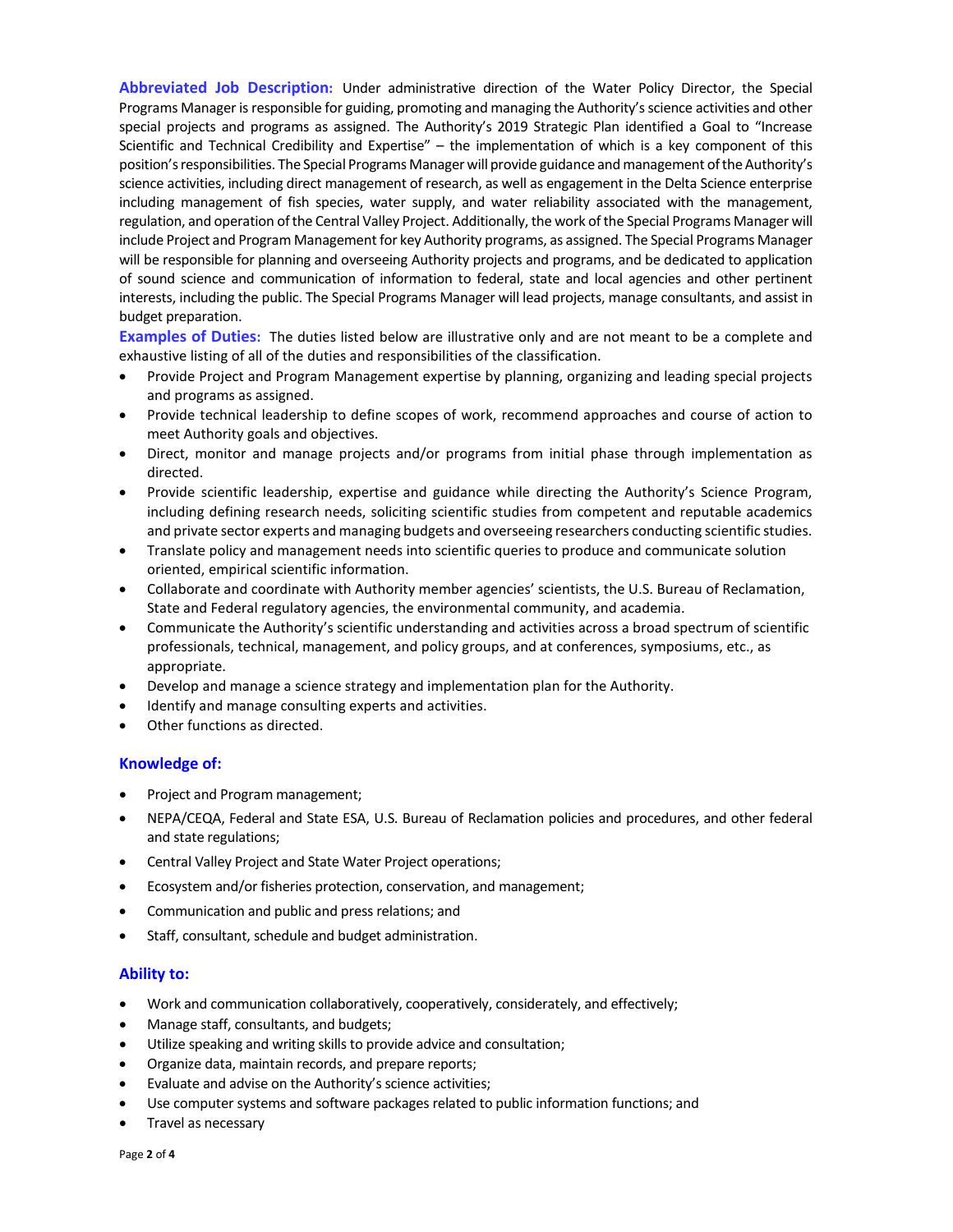How to Apply: Obtain application online at [www.sldmwa.org/job-openings](http://www.sldmwa.org/job-openings) . Submit a San Luis & Delta-Mendota Water Authority employment application by mail (postmarks will not be honored), in-person, or by email attachment to[: apply@sldmwa.org.](mailto:apply@sldmwa.org)

> San Luis & Delta-Mendota Water Authority Human Resources Department P.O. Box 2157 842 6<sup>th</sup> Street Los Banos, CA 93635

### *Resumes are encouraged; however, a resume will not be accepted in lieu of required application packet materials. Faxed application materials will not be accepted.*

#### **SELECTION PROCESS**

Required Application Materials: The San Luis & Delta-Mendota Water Authority application must be submitted and received no later than the final filing date in order to be considered for this recruitment.

Meeting the minimum qualifications for this position does not guarantee that you will be selected for further consideration. Only those individuals found to be most qualified will advance to an oral interview.

Should you feel you need special accommodations for any skills test and/or interview, due to a qualifying disability, please contact the Human Resources Department at (209) 826-9696.

Verification of Employment: The Authority conducts verification of a candidate's employment history, education and training and other information contained in the Employment Application and any other materials submitted by a candidate in an application packet.

Conditional Offer of Employment: An offer of employment will be conditional upon legal ability to work in the United States and verification of a candidate's employment history, education and training, other information contained in the Employment Application, and any license requirements. This organization participates in E-Verify.

#### **BENEFITS**

Retirement Benefits: **401(a) Defined Contribution Plan:** A 401(a) Defined Contribution Plan is funded by the Authority contributing equal to 8% of your gross, base annual salary. Also included is an **Executive 401(a) Retirement Plan** which requires a mandatory 5% employee contribution, matched by an employer 5% contribution, as well as a voluntary **457 Deferred Compensation Plan.** The total potential combined contributions for the 401(a) plans by the Authority amount to a maximum of 18% of your gross base annual salary. *Contributions under all plans vest immediately to you*. Additionally, a Retirement Health Savings (RHS) Plan is also available.

# **NOTE: You should be aware that the Authority does not participate in Social Security. This may affect Social Security benefits you have already earned upon retirement.**

Health Benefits: Three (3) medical benefit plans offered through ACWA-JPIA (Blue Cross PPO, Blue Cross HMO, Kaiser HMO). The Authority contributes 100% (depending on the plan) of the premium for the employee and 75% for the employee's eligible family members (depending on the plan).